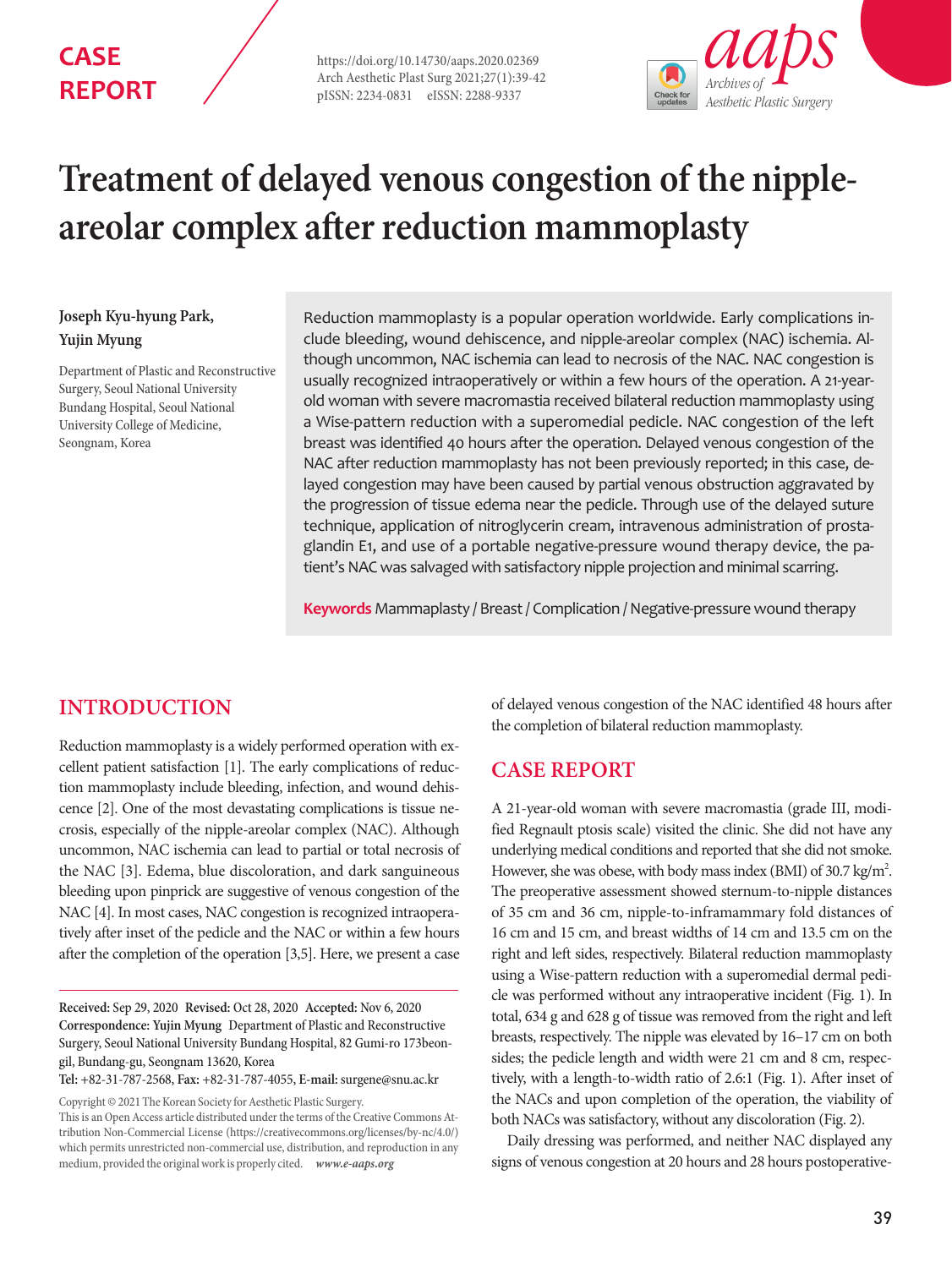ly. Venous congestion was first noticed 40 hours after surgery, when bluish discoloration and delayed dark sanguineous bleeding upon pinpricking were observed (Fig. 3A). The patient was reluctant to use leeches; hence, all peri-areolar stitches were removed promptly. Intravenous lipo-prostaglandin E1 (Eglandin; Mitsubishi Tanabe



**Fig. 1.** Medical photographs. (A) Preoperative medical photograph. (B) Medical photograph taken 30 days postoperatively, showing complete healing of the left nipple-areolar complex with minimal scarring.



**Fig. 2.** Immediate postoperative photograph.



Fig. 3. Progression of congestion of left nipple-areolar complex. (A) Postoperative day 2 (48 hours postoperatively). (B) Postoperative day 2, after peri-areolar stitch removal. (C) Postoperative day 4. (D) Postoperative day 6, aggravation of discoloration on the lateral side. (E) Postoperative day 13, partial resolution of discoloration.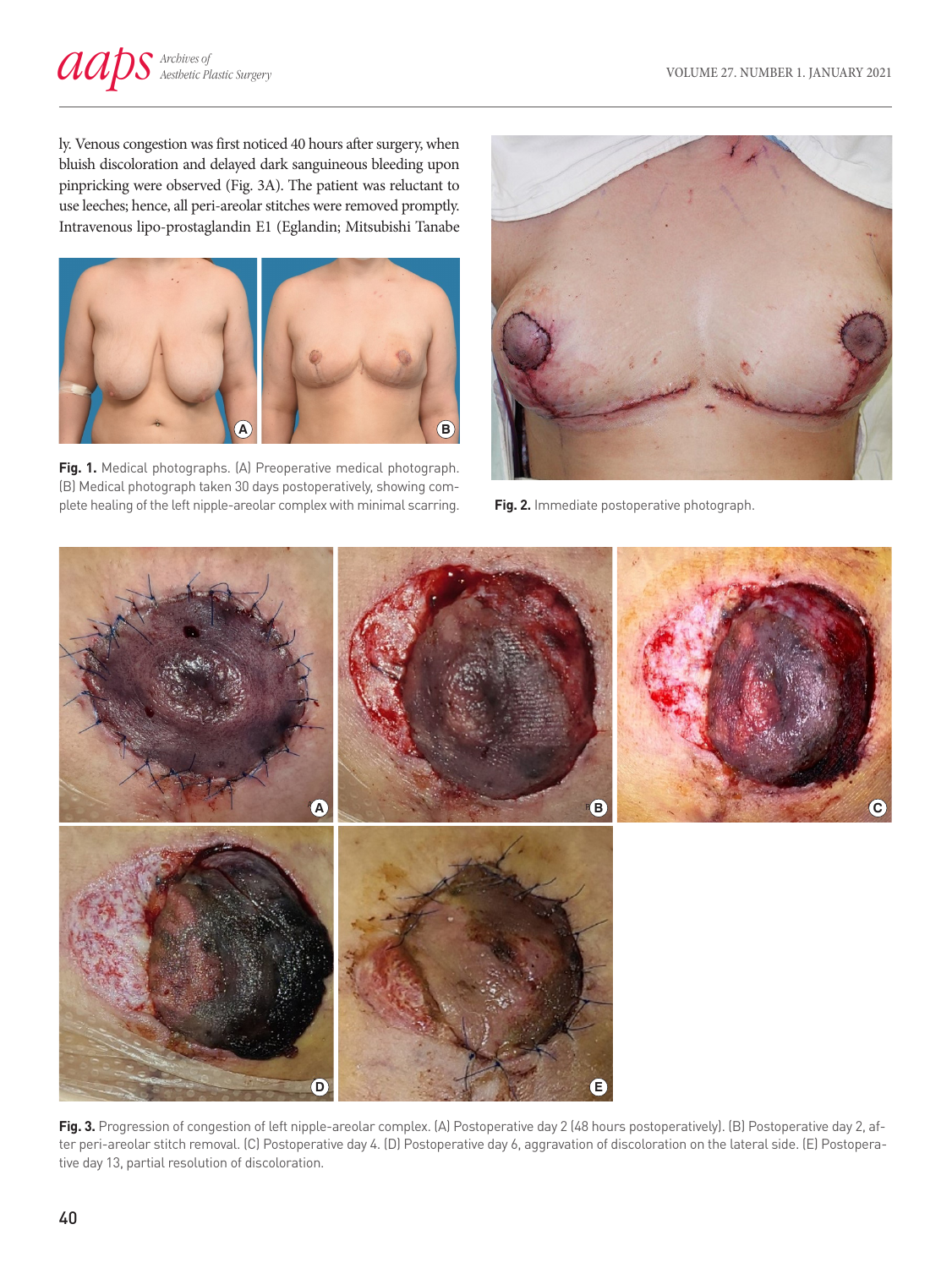Pharma Corporation, Hwaseong, Korea) administration and nitroglycerin cream (Pasarect; Dae Hwa Pharmaceutical, Hoengseong, Korea) application were started. The discoloration did not resolve, and the wound was managed with a thorough cleansing with povidone-iodine followed by placement of an aseptic, occlusive dressing to prevent secondary infection.

Nonetheless, the NAC progressively became darker from postoperative day (POD) 2 through 4 and 6 (Fig. 3). When the patient was discharged on POD 8, a portable, single-use negative-pressure wound therapy (NPWT) device (PICO; Smith and Nephew Healthcare, Hull, UK) was applied for 3 weeks (from POD 8 to 30) to promote angiogenesis, reduce scarring, and minimize dressing changes after discharge.

Discoloration of the NAC resolved by POD 13 (Fig. 3E). Staged delayed sutures were performed at our outpatient clinic; the lateral two-thirds of the area was sutured on POD 8, while the remnant area was sutured after debridement on POD 23. One month after the operation, the symmetry of the breasts and nipple projection were well maintained, and the NAC was salvaged with minimal hypertrophic scarring on the medial side (Fig. 1B).

### **DISCUSSION**

Any indication of vascular compromise of the NAC during or immediately after reduction mammoplasty warrants exploration. Possible causes of NAC ischemia are torsion of the pedicle, pedicle constriction due to a tight skin envelope or underlying hematoma, or inadequate venous drainage [6,7]. Several known risk factors are also associated with NAC ischemia, including large-volume resection, repositioning of the NAC by more than 15 cm in length, obesity, and age greater than 30 years [8-10].

In most cases, NAC congestion is discovered after inset of the NAC or within a couple of hours of the operation. In our case, however, venous congestion was discovered 48 hours after the operation. The risk factors relevant to our patient were obesity (BMI of 30.7 kg/m<sup>2</sup>), the large volume of reduction (634 g and 628 g), and NAC transposition length exceeding 15 cm (16–17 cm). Deoxygenation of blood usually occurs within 30 minutes of venous compromise [11], leading to discoloration of the flap. The progression of venous congestion in our case was atypical. Furthermore, only flaps with complete venous obstruction become progressively darker over time [12], whereas partial venous occlusion (<50% reduction) causes subtle color changes that often remain undetected until discoloration becomes more evident [11].

In our patient, the NACs were evaluated 20, 28, and 40 hours after the operation, and color change and mild edema were first recognized 40 hours postoperatively. Partial venous congestion may have developed during the first 20–28 hours postoperatively, causing the color to change to a relatively minimal extent. However, as edema worsened, venous congestion was aggravated, as shown by

the progressive discoloration of the NAC from POD 2 through 6 (Fig. 3). Progressive obstruction of the venous drainage aggravated by edema near the pedicle was the likely culprit of delayed venous congestion of the NAC in our patient.

Several treatment options are available for NAC ischemia. If the ischemia is found intraoperatively, kinking or compression of the pedicle, hematoma, or injury to the vasculature itself are possible causes. To reduce skin tension, additional parenchymal resection can be performed. If circulation is not restored even after additional resection, peri-areolar sutures are removed, and delayed sutures can be performed over the next few days or even weeks [3]. However, delayed suturing may cause widening of the peri-areolar scars. If congestion persists even after suture removal, conversion to a free nipple graft is also an option. However, loss of nipple sensation and lactation function are the drawbacks [9].

When compromised NAC vascularity is not identified in the early postoperative period, conservative wound care is indicated, followed by delayed NAC reconstruction after complete healing [13]. More recently, other treatment options have been introduced for postoperatively identified NAC congestion. The use of *Hirudo medicinalis* to alleviate venous congestion of the NAC has also been proposed [7]. However, leech application has the drawback of potential soft tissue infection [14]. NPWT can also be utilized to increase the vascularity of the NAC through angiogenesis and to reduce edema [4]. Its use in breast surgery is gaining more popularity and it has been shown to reduce mastectomy skin flap necrosis [15]. Application of nitroglycerin ointment or intravenous administration of prostaglandin can promote venous drainage through vasodilation [5,16]. If all methods fail and partial or complete necrosis of the NAC is inevitable, healing by secondary intention may also be used with satisfactory outcomes depending on the patient [17].

In our patient, NAC discoloration was identified relatively late. According to previous algorithms, the treatment suggested for NAC discoloration detected more than 6 hours postoperatively is wound care with the expectation of partial or total necrosis [13]. With combination therapy using suture removal followed by delayed suturing, application of nitroglycerin cream, and the use of portable NPWT, the patient's NAC was salvaged with satisfactory nipple projection and minimal scarring. The use of NPWT promoted angiogenesis and faster wound contraction, thereby minimizing the widening of the peri-areolar scar associated with delayed closure.

At many clinics and hospitals, reduction mammoplasty is often performed as an outpatient operation, with no significant difference in complications compared to procedures requiring longer hospitalization [18]. Although very uncommon, delayed NAC ischemia can occur without any intraoperative event, as was the case in our patient. In high-risk patients, prolonged hospitalization is recommended for early detection and prompt management.